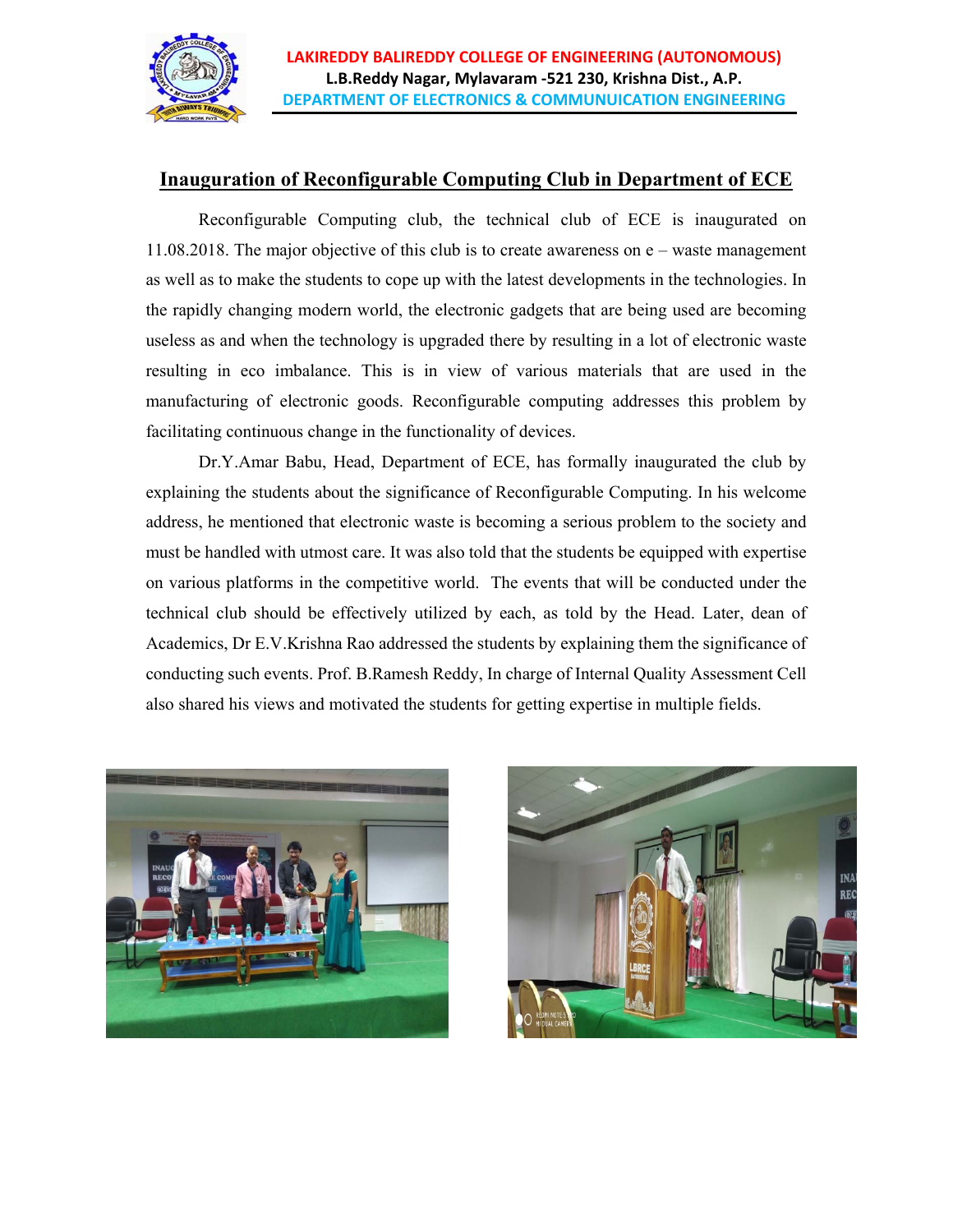

On this occasion, the following events have been organized for student skill up gradation.

- **Workshop on PCB design**
- **Awareness Programs on Internet of Things and Foreign Languages**
- **Communication skills**

Total of 306 students from  $2^{nd}$ ,  $3^{rd}$  and  $4^{th}$  year have participated in the above mentioned events.

## **Workshop on PCB Design**

Any electronic circuitry that is designed must be compactly imported on to a board in the process of designing. The layout and the interconnects should be optimally planned that results in such a board where there exist no problems in near future. A printed circuit board (PCB) mechanically supports and electrically connects electronic components or electrical components using conductive tracks, pads and other features etched from one or more sheet layers of copper laminated onto and/or between sheet layers of a nonconductive substrate. Components are generally soldered onto the PCB to both electrically connect and mechanically fasten them to it. Printed circuit boards are used in all but the simplest electronic products. They are also used in some electrical products, such as passive switch boxes. Mr.C. Sudhakar Reddy, Founder, SCR technologies has provided hands on training to students on PCB design. The various steps in the layout preparation and final design are elaborated to students.